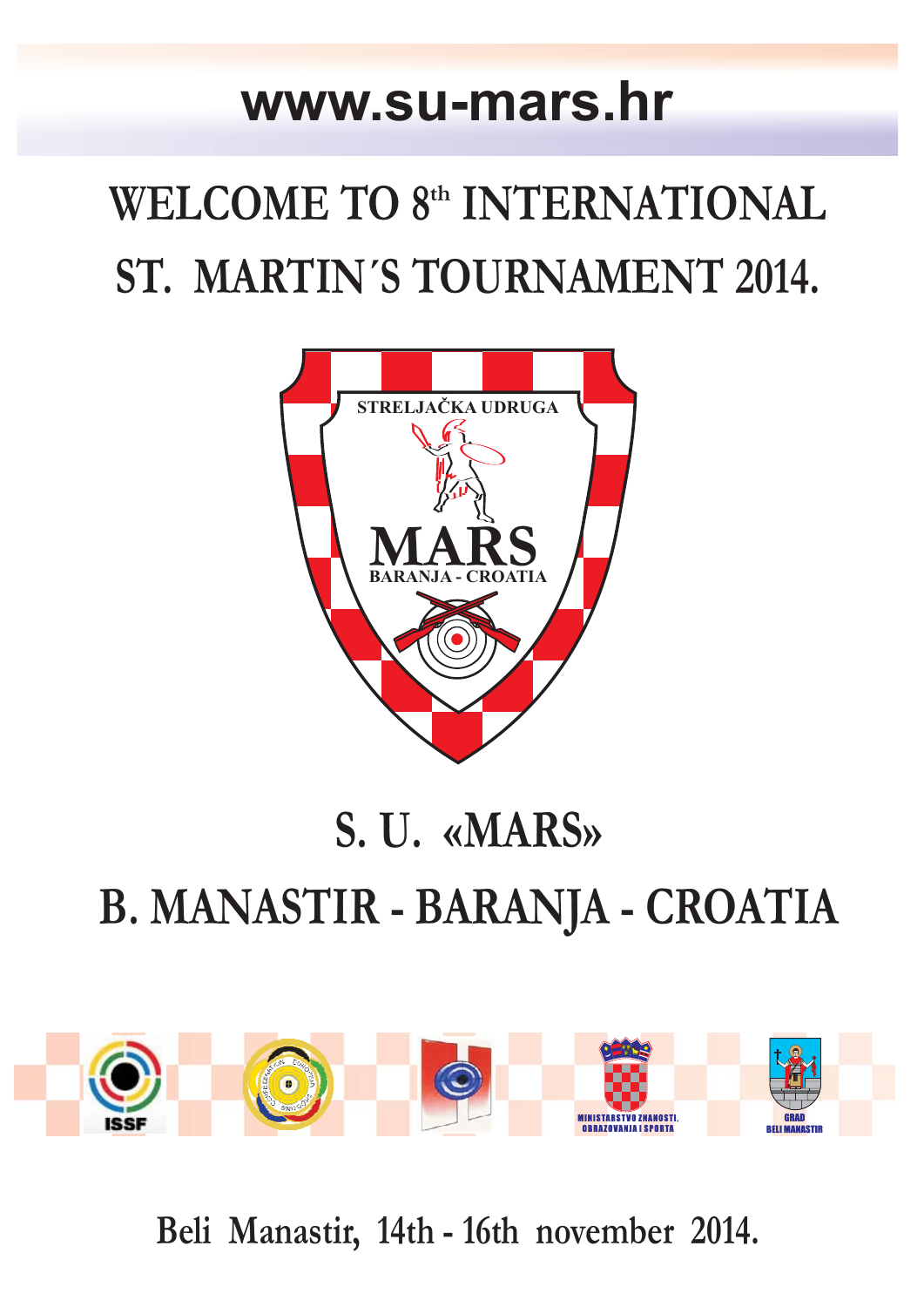

### **S. U. "MARS"**

**B. MANASTIR - BARANJA - CROATIA**

**31300 B. Manastir - T. Ujevića 13 - Tel.: 031/725-300 - mob.:098/252-609 OIB 43773439987; MB 01636499 - IBAN HR7623400091110074136 mail: marsbm@yahoo.com - www.su-mars.hr**



## INTERNATIONAL ST. MARTIN´S TOURNAMENT 2014 ISSF - AIR RIFLE - AIR PISTOL TEAM AND INDIVIDUAL COMPETITION

**Interim cup St. Martin - team closest to national record of Croatia**

**Info: Qualifications and finals will be held on the electronic target SIUS ASCOR All propositions are in order with the ISSF Rules and Regulations**

| Accommodation: |          | - Hotel "Patria" +385/31-710-710; www.hotelpatria.hr |
|----------------|----------|------------------------------------------------------|
|                | - Hostel | +385/31-710-710; www.hotelpatria.hr                  |